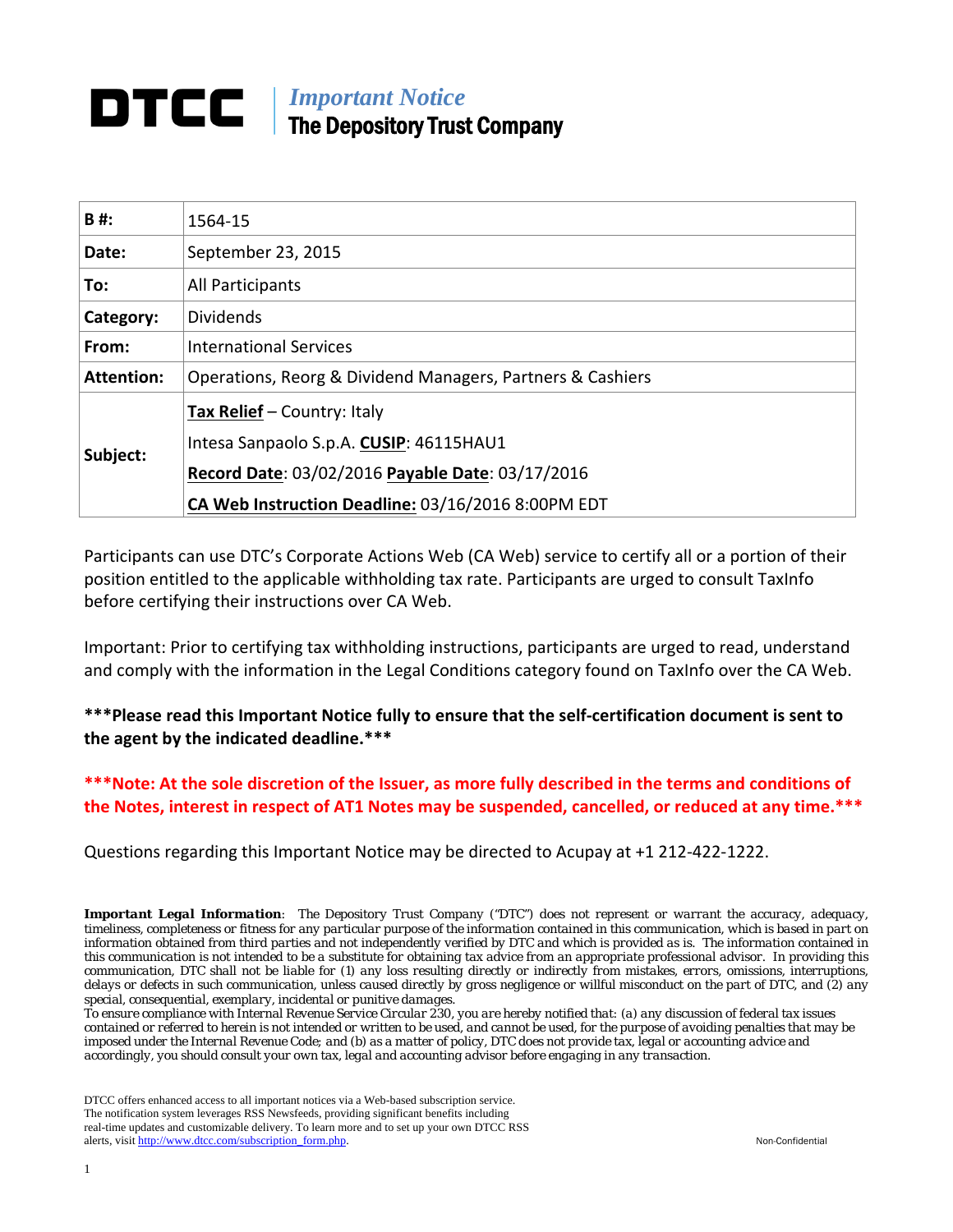# **INTESA MM SANPAOLO**

Intesa Sanpaolo S.p.A. (as issuer), Citibank, N.A. London Branch (as receipt issuer), and Acupay System LLC (Acupay, as tax certification agent) are distributing this notice with regard to the below described 144A receipts representing the issuer's notes (the notes). Interest and related income on the notes and receipts are subject to Italian substitute tax ("Italian Substitute tax"), from which all beneficial owners tax resident in a "White List" country (which maintain no permanent establishment in Italy) and central banks of all nations, and supra-national organizations recognized by Italy, are exempt, subject to certain procedural conditions. The issuer has arranged with Acupay and Monte Titoli S.p.A. (Monte Titoli) to provide an automated tax processing platform to assist eligible investors to receive exempt treatment on the U.S. receipts. This notice describes the operation of the tax processing platform.

|                                                                                                                                       |    |                                                                                                                                                                                                                                                     | intesa Sanpaolo S.p.A.                                                                                                                                                                                                                                                                                        |                                                         |                                              |
|---------------------------------------------------------------------------------------------------------------------------------------|----|-----------------------------------------------------------------------------------------------------------------------------------------------------------------------------------------------------------------------------------------------------|---------------------------------------------------------------------------------------------------------------------------------------------------------------------------------------------------------------------------------------------------------------------------------------------------------------|---------------------------------------------------------|----------------------------------------------|
| Issuer:                                                                                                                               |    | By Citibank N.A., London Branch, as Depositary/Issuer for the Rule 144A Global Receipts                                                                                                                                                             |                                                                                                                                                                                                                                                                                                               |                                                         |                                              |
| <b>Security Type:</b>                                                                                                                 |    | Additional Tier 1 Notes ("AT 1 Notes")                                                                                                                                                                                                              |                                                                                                                                                                                                                                                                                                               |                                                         |                                              |
| CUSIP / ISIN:                                                                                                                         |    | 46115HAU1 / US46115HAU14 ("GROSS" CUSIP / ISIN)                                                                                                                                                                                                     |                                                                                                                                                                                                                                                                                                               |                                                         |                                              |
| <b>Country Tax Regime:</b>                                                                                                            |    | Italy (Legislative Decree No. 239 of 1 April 1996 or any secondary legislation implementing the same,<br>each as amended and/or supplementedfrom time to time). There is no tax for compliant exempt<br>investors who follow the procedures herein. |                                                                                                                                                                                                                                                                                                               |                                                         |                                              |
| <b>Next Record Date:</b>                                                                                                              |    | March 2, 2016 (Wed)                                                                                                                                                                                                                                 |                                                                                                                                                                                                                                                                                                               |                                                         |                                              |
| <b>Next Interest Payment</b><br>Date:                                                                                                 |    | March 17, 2016 (Thu)<br>Note: At the sole discretion of the Issuer – as more fully described in the terms and conditions of the Notes -<br>interest in respect of AT1 Notes may be suspended, cancelled, or reduced at any time.                    |                                                                                                                                                                                                                                                                                                               |                                                         |                                              |
| <b>Interest Rate:</b>                                                                                                                 |    | 7.700%                                                                                                                                                                                                                                              |                                                                                                                                                                                                                                                                                                               |                                                         |                                              |
| <b>Tax Rates:</b><br>0% (exempt) with certification and procedural compliance.<br>26% without certification or procedural compliance. |    |                                                                                                                                                                                                                                                     |                                                                                                                                                                                                                                                                                                               |                                                         |                                              |
|                                                                                                                                       | 1: |                                                                                                                                                                                                                                                     | Per-Settlement Reporting: Participants must report to Acupay all daily beneficial owner changes.                                                                                                                                                                                                              |                                                         |                                              |
|                                                                                                                                       |    | <b>Acupay Opens:</b>                                                                                                                                                                                                                                | September 17, 2015 9:00 AM<br>(Thu)                                                                                                                                                                                                                                                                           |                                                         | Acupay System remains available continuously |
|                                                                                                                                       | 2: | System.                                                                                                                                                                                                                                             | One-Time Italian Self-Certification Form With Custodian's Confirmation: Valid indefinitely for each<br>beneficial owner listed, but must be signed by a representative at the custodian bank or beneficial<br>owner upon the first purchase of the receipts, and contemporaneously transmitted via the Acupay |                                                         |                                              |
| <b>Tax Relief</b><br><b>Requirements</b>                                                                                              |    | <b>Acupay Opens:</b>                                                                                                                                                                                                                                | September 17, 2015 9:00 AM<br>(Thu)                                                                                                                                                                                                                                                                           |                                                         | Acupay System remains available continuously |
|                                                                                                                                       | 3: | CA Web/Tax Relief Payment-Date Instructions: Prior to each interest payment date, reflecting properly<br>certified positions as of close of business on the night before interest payment date.                                                     |                                                                                                                                                                                                                                                                                                               |                                                         |                                              |
|                                                                                                                                       |    | <b>Acupay Opens:</b>                                                                                                                                                                                                                                | September 17, 2015 9:00 AM<br>(Thu)                                                                                                                                                                                                                                                                           | <b>Acupay Deadline:</b>                                 | March 16, 2016 8:00 PM<br>(Wed)              |
|                                                                                                                                       |    | <b>CA Web</b><br><b>Instruction</b><br>Opens:                                                                                                                                                                                                       | March 3, 2016 9:00 AM (Thu)                                                                                                                                                                                                                                                                                   | <b>CA Web</b><br><b>Instruction</b><br><b>Deadline:</b> | March 16, 2016 8:00 PM<br>(Wed)              |

## **Issuer: Intesa Sanpaolo S.p.A.**

### **The information in this important notice is organized as follows:**

| Order | <b>Topic</b>                                                                          | Location |
|-------|---------------------------------------------------------------------------------------|----------|
|       | Synopsis                                                                              | Page 3   |
| 2     | Procedure (A): Continuing Settlement Date "Position Updates"                          | Page 4   |
| 3     | Procedure (B): Payment Date Processing via CA Web/Tax Relief                          | Page 6   |
| 4     | Direct refunds from the Italian tax authorities                                       | Page 7   |
| 5     | No Tax Relief Processing Fees by Acupay                                               | Page 7   |
| 6     | <b>Further Information and Contacts</b>                                               | Page7    |
| 7     | Annex A: "White List" Countries and lists of Supranational Entities and Central Banks | Page 8   |
| 8     | Annex B: Online Resources                                                             | Page 15  |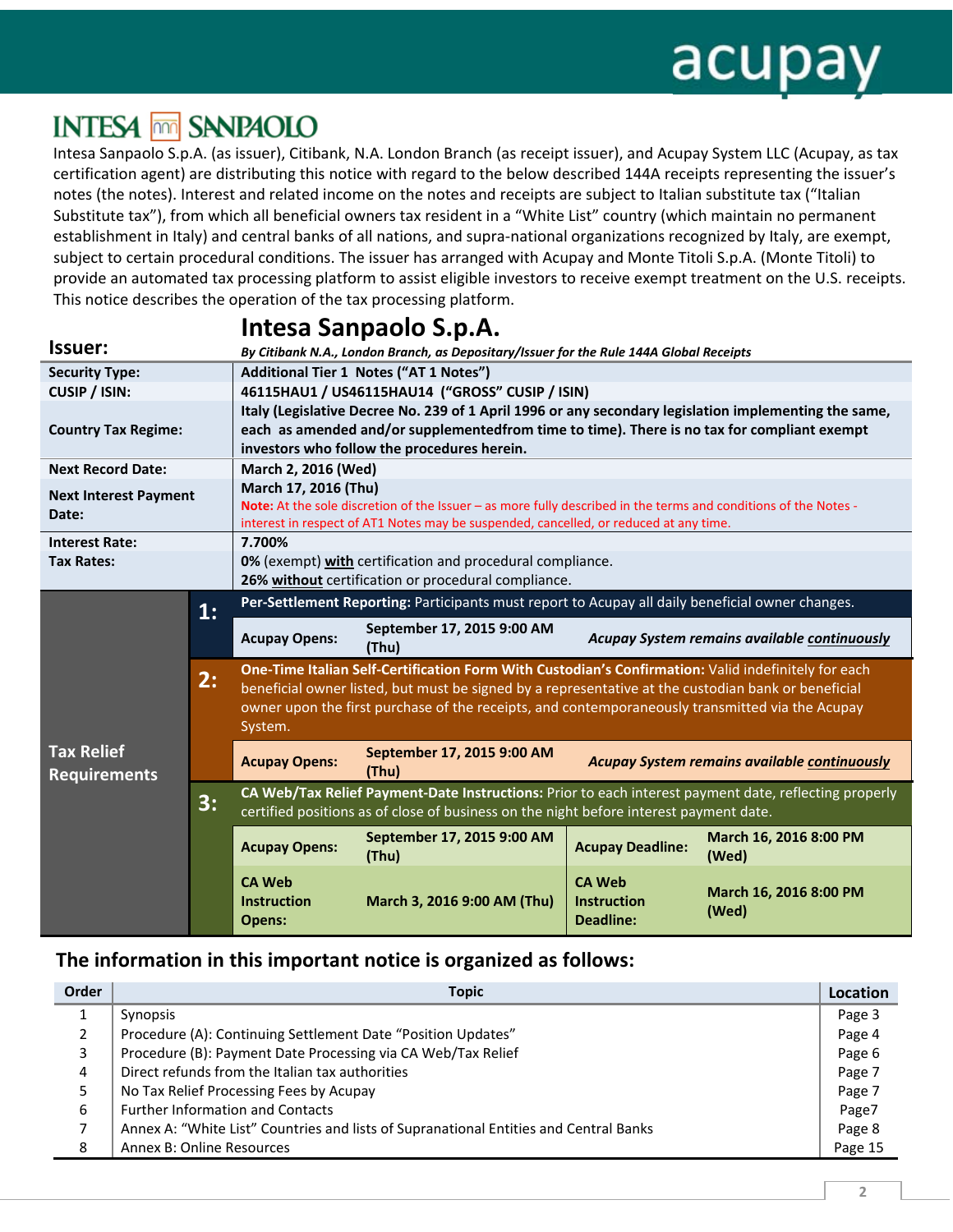## **Synopsis:**

- Pursuant to Italian Legislative Decree n. 239 dated April 1, 1996, income (including interest) derived from the receipts by:
	- non-Italian **beneficial owners resident** for tax purposes in a country which allows for a satisfactory exchange of information with Italy (the ''**White List**" – see Annex A);
	- **central banks** of all nations (see Annex A); and
	- **supranational organizations** like the World Bank, the U.N. and other such organizations recognized by Italy (see Annex A);

**will not** be subject to Italian Substitute tax **unless** the beneficial owner and/or its DTC participant fails to comply with the relevant tax residency certification and position reporting procedures as described below.

- **Beneficial owners** or their **authorized representatives** (including DTC participants) must sign a **ONE-TIME self-certification form** contemporaneously with their first purchase of any of the notes.
- Each **self-certification form will be kept on file for 10+ years in the Acupay CORE[1](#page-2-0) Library**TM where its image can be viewed by the relevant DTC Participant and the local withholding agent, Monte Titoli, through an Acupay System secure portal. Forms must be updated to reflect changes to client information.
- If all of the procedures laid out in this notice (and the related offering memorandum) are followed properly, a signed and confirmed self-certification form will be able to support **ongoing exemption** from Italian Substitute tax **on both current and future purchases of the receipts**.
- To receive exempt treatment for its beneficial owner clients each DTC participant is required to:
	- o Provide and continually update, via the Acupay System, a complete and accurate record of the settlement of each transaction resulting in a change to the beneficial owner's holdings in the receipts; and
	- o Ensure that a valid self-certification form for each such beneficial owner is on file with Acupay.

#### **If** *either* **of these two conditions is not met:**

- o The **corresponding position in the "GROSS"paying CUSIP (or "X Receipt"),** after a three-day warning and cure period, will be subject to a **procedure of mandatory exchange into an alternate "NET" paying CUSIP (or "N Receipt").**
	- Interest on such exchanged position will be paid **NET of Italian Substitute tax for the entire interest accrual period.**
	- The N receipt position will be **chilled in DTC and unable to be transferred via DTC until the next interest payment date**, **in relation to whichinterest has neither been cancelled nor suspended,** as more fully described in the offering memorandum. In the event that the interest payment is cancelled or suspended, there will be no transfers from the N receipt allowed until the subsequent payment date.

<span id="page-2-0"></span> $\overline{a}$  $1$  Cerificate of Residence Eligible (CORE)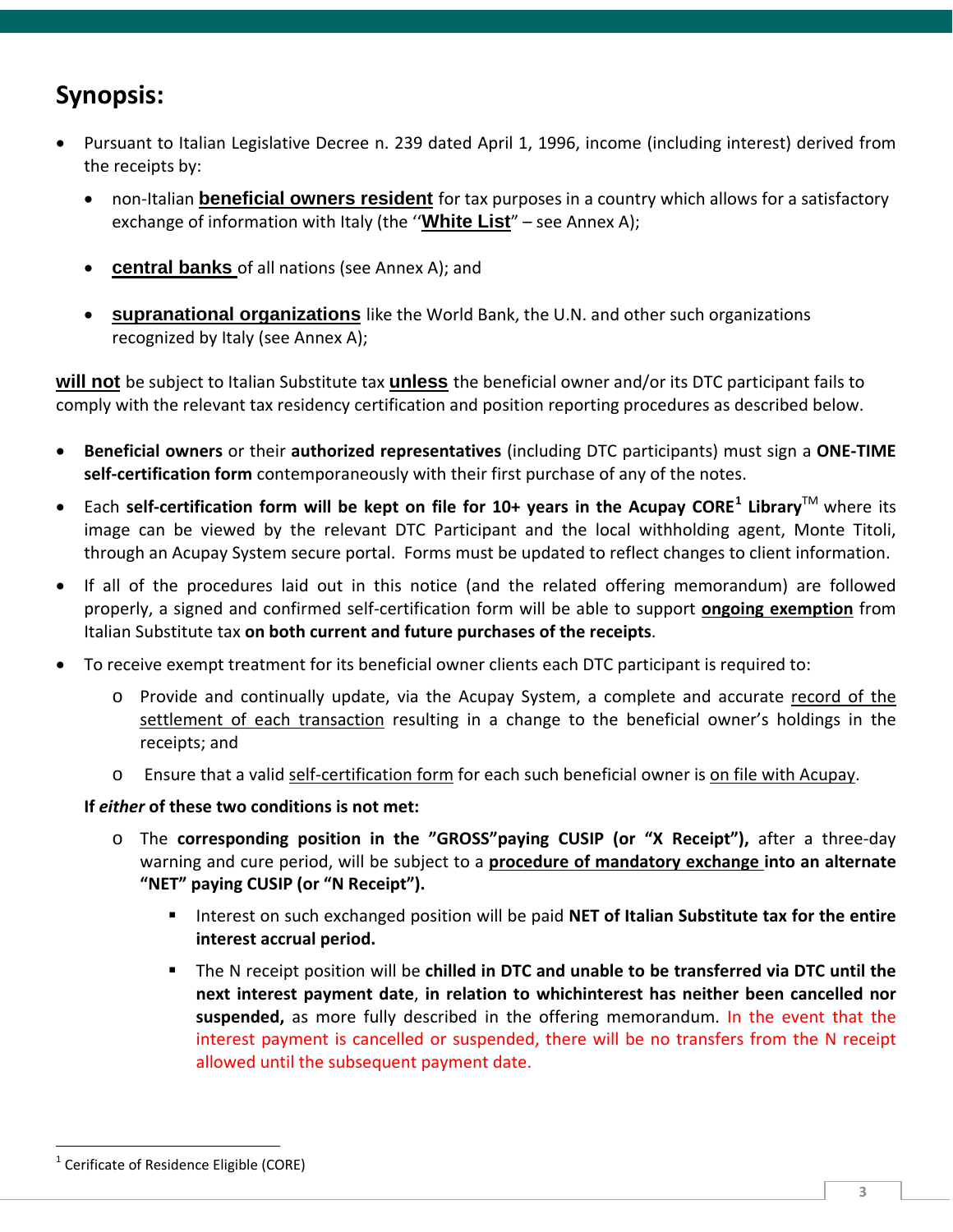• The Acupay Italian Tax Compliance and Relief Procedures contained in Appendix B to the **offering memorandum dated September 9, 2015** and the Italian "White List" Countries and lists of Supranational Entities and Central Banks are available at **[www.acupay.com/Intesa](http://www.acupay.com/Intesa)**.

## **Procedure (A):** Continuing Settlement Date "Position Updates"

- **1) To receive exempt treatment, the relevant DTC participant (or a downstream correspondent maintaining a holding with a DTC Participant) must follow the steps below:**
	- A. On or prior to 9:45 AM New York time on the first New York Business Day after each settlement date of each and every transaction that results in either a positive or a negative change in beneficial holdings at the participant in the CUSIP (either for a customer account, or the firm's own position), **each DTC participant must transmit a report of each settled transaction** through the Acupay System. Settlement reports must be submitted for all transaction types, including buys, sells, free-deliveries and free-receives.
	- B. The Acupay System will **indicate in real-time whether or not a self-certification form is already on-file in the Acupay CORE Library**TM for each beneficial owner whose position is being increased. DTC participants are able to view self-certification forms currently on file for their clients through their Acupay System account.
	- C. If, on submission of new transaction settlement data, the Acupay System indicates that one or more related beneficial owners do not already have a valid self-certification form on file, **the system will support the electronic production of a self-certification form** for the relevant beneficial owners and a KYC confirmation document.
		- i. Self-certification forms and KYC confirmation documents must be prepared online through the facilities of Acupay (**www.acupaysystem.com** for DTC participants) and must contain an official Acupay bar code.
		- ii. Once prepared via the Acupay System, self-certification forms and related KYC confirmations should be printed, reviewed, and (if accurate and correct) signed by the DTC Participant (or its downstream correspondent custodian) acting on the behalf of each beneficial owner.<sup>[2](#page-3-0)</sup>
		- iii. The Acupay System automatically generates relevant certification text for each type of beneficial investor, including for partnerships and other tax transparent entities.<sup>[3](#page-3-1)</sup> Instructions and help-keys are available within the Acupay System. Assistance via email or by telephone is also available free-of-charge from the Acupay teams in New York and London at the contact details provided at the end of this notice.

**NOTE: Self-certification forms will generally remain valid indefinitely for all of the Italian receipts serviced by Acupay in which the beneficial owner may acquire a beneficial ownership interest and hold through an account in relation to which a self-certification has already been received. However, prompt updates must be made should the investor's information change.**

D. **Transmit via fax or PDF/email via the Acupay System** (to the email address or fax numbers indicated in the Acupay System) the completed and signed **self-certification form (and KYC confirmation** 

 $\overline{a}$ 

<span id="page-3-0"></span><sup>&</sup>lt;sup>2</sup> It is required that every self-certification be confirmed by a custodial intermediary using "Know Your Customer" principles.<br><sup>3</sup> There will be no need to supply information about the partners of many forms of collecti

<span id="page-3-1"></span>partnerships are established in "White List" countries and are not maintained for the purpose of principally targeting Italian resident investors.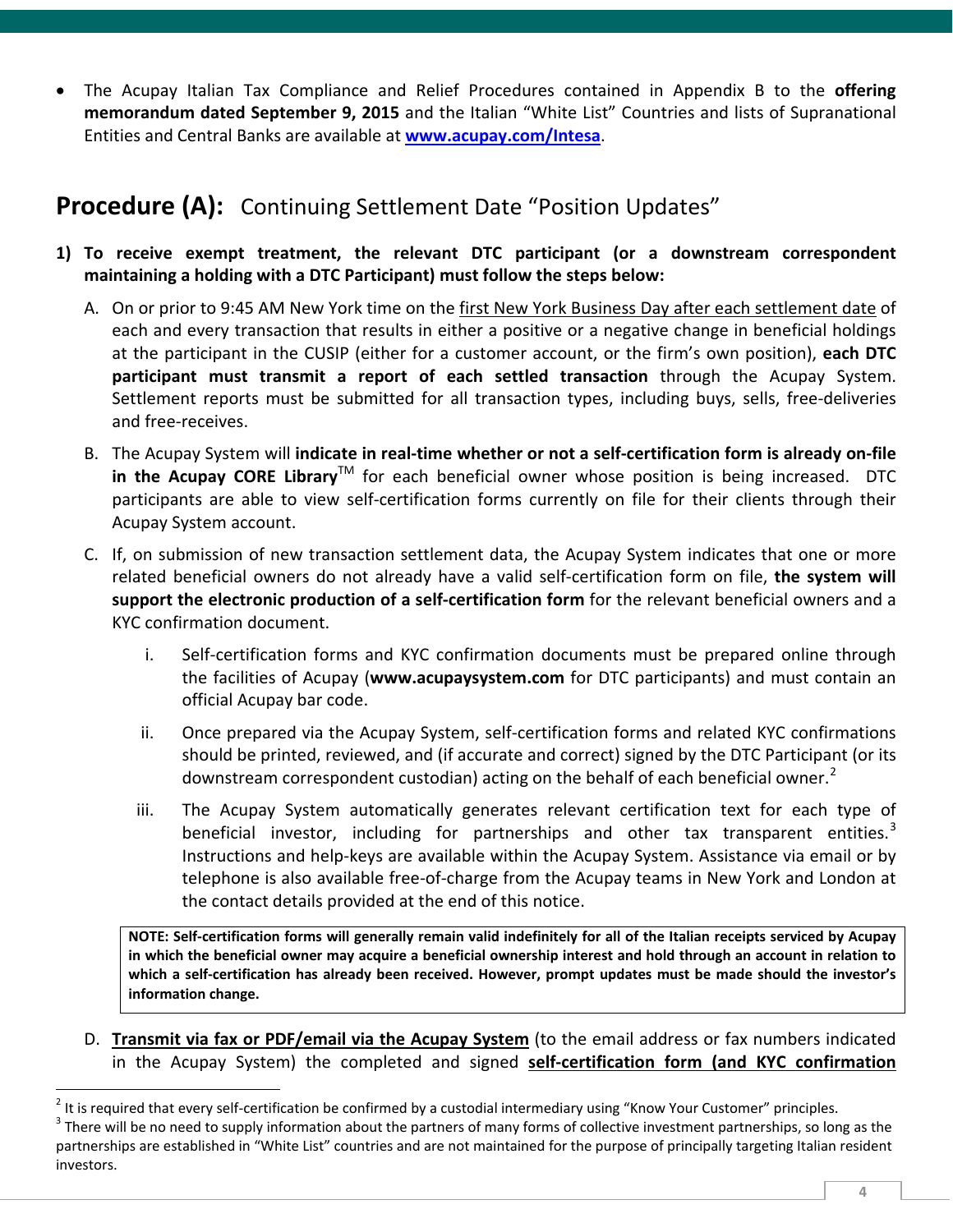**document) for receipt no later than 9:45 AM New City York time on the first New York business day after the settlement date of a beneficial owner's first purchase of any receipts**.

E. **Send via post or courier** to Acupay each original, signed self-certification form and KYC confirmation document that was previously faxed or emailed. The original paper, signed documents MUST be received by Acupay by no later than 5:00 PM London time on the 10th calendar day of the month following the month when the related "first purchase" of receipts occurs (or if such day is not a London Business Day, the first London Business Day immediately preceding such day) at the following address:

> **Acupay System LLC Certifications** Attn: Maria Corona 28 Throgmorton St - First Floor London EC2N 2AN United Kingdom

**NOTE: A DTC participant that obtains exemption from Italian Substitute tax and fails to provide to Acupay the original self-certification form and KYC confirmation document by the above-indicated deadline may be prohibited from using the CA Web / Tax Relief and related procedures to obtain favorable tax treatment for current and future interest payments on all of the receipts held through such DTC participant. In such event, the DTC participant would receive the interest payments on the entire position held on behalf of all beneficial owner clients net of the Italian Substitute tax and relief would need to be obtained directly from the Italian tax authorities, in accordance with Italian law.**

- **2) RESULTS OF FAILURE TO COMPLY WITH THESE PROCEDURES. If the beneficial owner or its DTC participant fails to comply with the above procedures, the related position will be subject to a MANDATORY EXCHANGE into the alternate N receipt which will be paid net of Italian Substitute tax and chilled from transfer via DTC**. Both the transfer chill and the unfavorable tax rate will continue to be applied until the next interest payment date, **in relation to which, interest has neither been cancelled nor suspended**, at a minimum, as described in the offering memorandum. The Italian Substitute tax will be assessed for the entire interest accrual period (at the relevant rate(s) with respect to such period), irrespective of how long the beneficial owner owned the security during such period.
	- A. A DTC participant holding a receipt position for which a MANDATORY EXCHANGE is required would receive a Mandatory Exchange Warning Notice and (if the problem is not cured) a *Mandatory Exchange Notice* from Citibank, N.A. London Branch (as receipt issuer) instructing such participant to undertake:
		- (i) a DWAC withdrawal operation prior to 11:30 AM New York time on the Exchange Deadline of the indicated X receipt position, and
		- (ii) a corresponding DWAC deposit operation for the alternate N receipt.
	- B. In the event that an electronic report of the completion of the DWAC described in paragraph 2.A.i., has not been received by Citibank through the facilities of DTC by the Exchange Deadline, Citibank shall promptly thereafter send a notice to the relevant DTC participant indicating that such DTC participant will receive interest payments on the entire position in the X receipts held by such DTC participant, net of the applicable Italian Substitute tax, and relief would thereafter need to be obtained directly from the Italian tax authorities following the direct refund procedure established by Italian law.
	- C. A DTC participant that was the subject of a *Mandatory Exchange Notice* and failed to complete the required DWACs may be prohibited from using CA Web/Tax Relief and associated procedures to obtain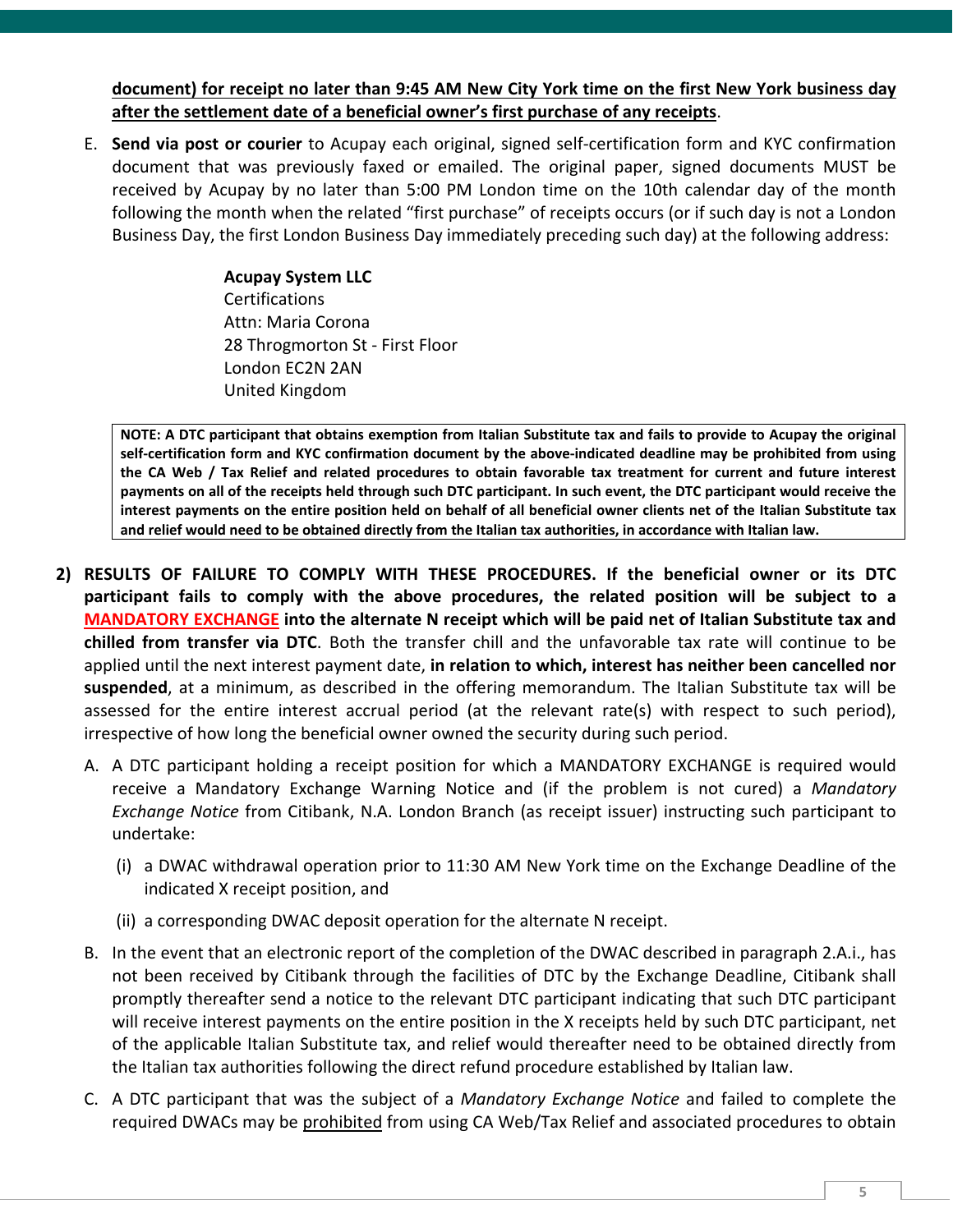favorable tax treatment for current and future interest payments on all Intesa receipts held through such DTC participant.

## **Procedure (B):** Payment-Date Processing via CA Web/Tax Relief

DTC participants holding positions on behalf of tax exempt beneficial owners for whom confirmed selfcertification forms are on file must make corresponding CA Web/Tax Relief Instructions requesting the favorable (exempt) tax rate on behalf of the aggregate position of such beneficial owners prior to each interest payment date in order to receive interest free of the Italian Substitute tax.

#### **Steps:**

Beginning on the first New York Business Day following each record date and continuing until 8:00 PM New York time, the New York Business Day immediately preceding each interest payment date, DTC participants must make CA Web/Tax Relief Instructions representing the portion of the notes held on behalf of properly self-certified beneficial owners whose note holdings and related trade settlements have been reported via the Acupay System, in accordance with the steps laid out below:

- **All CA Web Instructions for favorable tax treatment MUST be supported with valid self-certification forms which are on file with Acupay by the time the CA Web Instruction is made.**
- **DTC participants must ensure** that CA Web Instructions entered into DTC, beneficial owner trade settlement data, and self-certification forms maintained in the Acupay System, **are synchronized and updated** to reflect any changes to beneficial ownership occurring **up to 8:00 PM New York time on the New York City Business Day before each interest payment date**.
- If, at 9:45 AM New York time on the interest payment date, there are **any inconsistencies** between the participant's beneficial owner information and self-certification forms supplied and confirmed via Acupay, such participant's CA Web Instructions, and its position at DTC, will be paid **net of Italian Substitute tax** (at the relevant rate(s)) on its **entire position** held at DTC.
- DTC participants whose Acupay certifications and CA Web Instructions are out of alignment on the morning of the interest payment date may ask DTC to manually modify their CA Web Instructions to bring them into alignment by sending a **Manual CA Web Instruction** email to **internationaltax@dtcc.com** specifying **(i)** the DTC account, **(ii)** the total position in the receipts, **(iii)** the requested FAVORABLE election and **(iv)** the requested UNFAVORABLE election, **NO LATER THAN 9:45 AM NEW YORK TIME** on the interest payment date, with a copy to **ateam@acupay.com**. The Acupay System will remain accessible to DTC participants to make any necessary updates of beneficial owner information or self-certification forms through 9:45 AM New York time on the interest payment date.

**NOTE: Participants using these CA Web / Tax Relief procedures via Acupay and Monte Titoli to obtain tax relief for themselves or their clients must agree that:**

The participant will immediately return to the Italian withholding agent (Monte Titoli S.p.A), any funds erroneously received as a result of an improper CA Web Instruction or an improper request for tax exemption, or through a fraudulent submission of one or more trade settlement reports or self-certification forms submitted by the participant via the Acupay System in support of such requests or elections. In addition, the participant agrees to pay any interest, fines, FX losses, additions to tax or penalties thereon.

As a condition of requesting tax exemption through these procedures, the participant agrees that Monte Titoli S.p.A. (or Citibank, as receipt issuer) may instruct DTC to effect a chargeback arising from the participant's receipt of funds which results from an improper CA Web Instruction or an improper request for tax exemption, or from a fraudulent submission of one or more trade settlement reports or self-certification forms submitted by the participant via the Acupay System. DTC is authorized by the participant to effect such chargeback and the participant agrees to such debit of its account to satisfy such chargeback.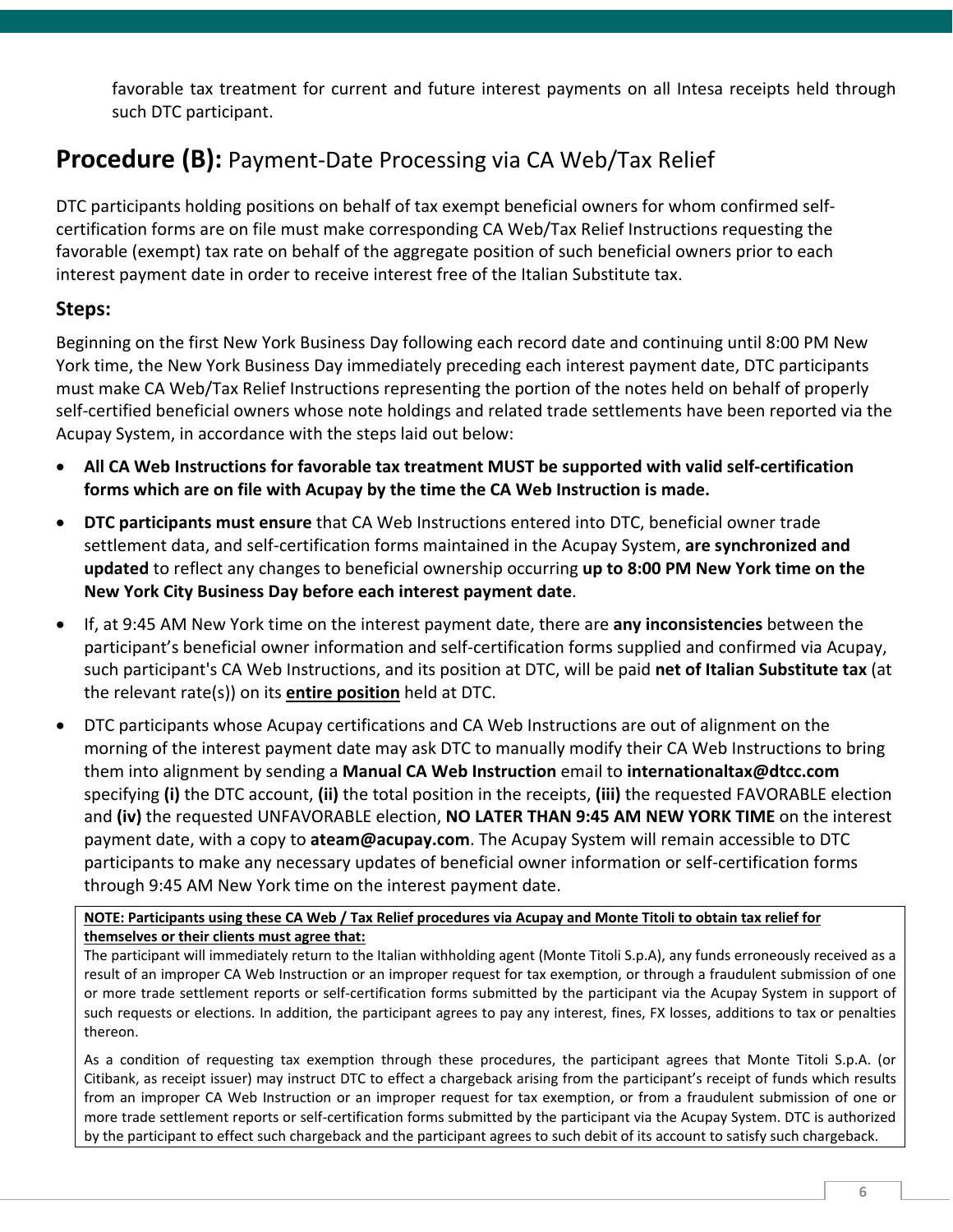### **Direct refunds from the Italian tax authorities:**

Beneficial owners entitled to exemption from the Italian Substitute tax who have not (through their actions, or the actions of their agents) timely followed the tax certification procedure as described herein, and therefore have been subject to the imposition and collection of the Italian Substitute tax, may request a full refund of the amount that has been collected directly from the Italian tax authorities.

Beneficial owners have up to the time period allowed pursuant to Italian law (currently, a maximum of 48 months as of the relevant interest payment date) to claim the amount withheld and paid to the Italian treasury by filing with the Italian tax authorities (i) the relevant Italian tax form, (ii) proof of beneficial ownership and related withholding of Italian substitute tax and (iii) a Government Tax Residency Certificate. Beneficial owners should consult their tax advisors on the procedures required under Italian tax law to recoup the Italian Substitute tax in these circumstances.

Investors with questions about obtaining a direct refund should contact the Acupay team.

. . . . .

### **No Tax Relief Processing Fees by Acupay:**

**No** tax relief processing fees will be charged by Acupay to beneficial owners or custodians / intermediaries for the tax relief procedures described on pages 1 to 6 of this document.

. . . . .

### **Further Information and Contacts:**

Questions regarding any aspect of the Intesa receipts or these procedures should be directed to **Amanda Milito** in New York at **+1-212-422-1222 / amilito@acupay.com** or **Maria Corona** in London at **+44-207-382- 0340 /mcorona@acupay.com**.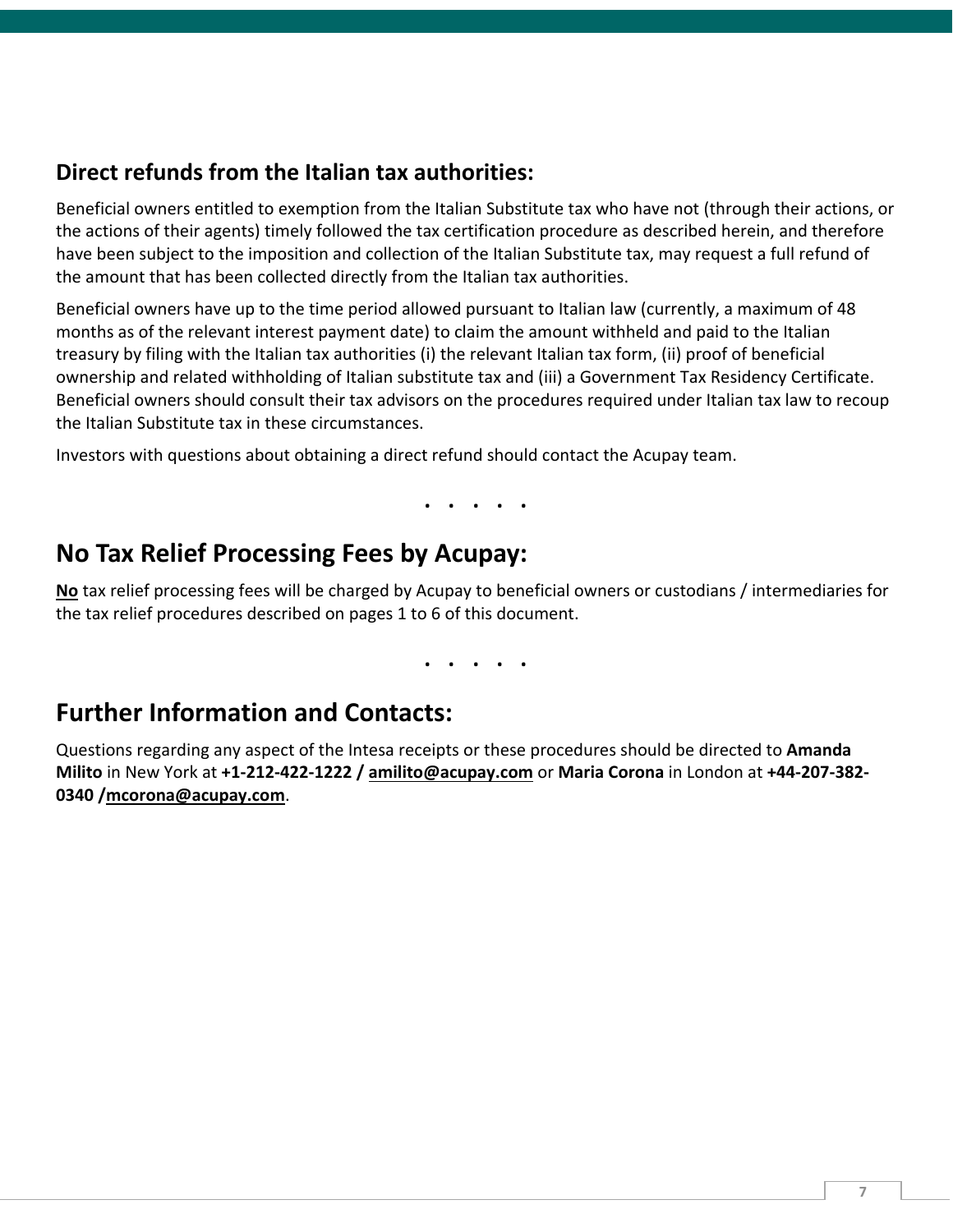## **Italian "White List" Countries And Lists of Supranational Entities and Central Banks (Identified by Acupay System LLC as of September 1, 2015)**

In order to qualify as eligible to receive Interest free from Italian Substitute Tax, among other things, Noteholders must be resident, for tax purposes, in, or be "institutional investors" established in, a country which the Italian government identifies as allowing for a satisfactory exchange of information with Italy (the "**White List States**"). Subject to certain limited exceptions, such as for Central Banks (**see list below**) and supranational bodies established in accordance with international agreements in force in Italy (**see list below**), this residency requirement applies to all ultimate holders of Notes, including ultimate beneficiaries of Interest payments under the Notes holding via sub-accounts to which interests in the Notes may be allocated upon purchase or thereafter. As of September 1, 2015, the White List nations included the following states:

| <b>White List States</b>        |            |                           |                                                                                                                                                         |
|---------------------------------|------------|---------------------------|---------------------------------------------------------------------------------------------------------------------------------------------------------|
| Albania                         | Estonia    | <b>Mauritius</b>          | Spain                                                                                                                                                   |
| Algeria                         | Finland    | Mexico                    | Sri Lanka                                                                                                                                               |
| Argentina                       | France     | Morocco                   | Sweden                                                                                                                                                  |
| Australia                       | Germany    | Netherlands               | Tanzania                                                                                                                                                |
| Austria                         | Greece     | New Zealand               | Thailand                                                                                                                                                |
| Bangladesh                      | Hungary    | Norway                    | <b>Trinidad and Tobago</b>                                                                                                                              |
| <b>Belarus</b>                  | Iceland    | Pakistan                  | Tunisia                                                                                                                                                 |
| Belgium                         | India      | Philippines               | Turkey                                                                                                                                                  |
| <b>Brazil</b>                   | Indonesia  | Poland                    | Ukraine                                                                                                                                                 |
| <b>Bulgaria</b>                 | Ireland    | Portugal                  | <b>United Arab Emirates</b>                                                                                                                             |
| Canada                          | Israel     | Qatar                     | United Kingdom                                                                                                                                          |
| China                           | Japan      | Republic of San Marino    | <b>United States</b>                                                                                                                                    |
| Cote d'Ivoire                   | Kazakhstan | Romania                   | Venezuela                                                                                                                                               |
| Croatia                         | Kuwait     | <b>Russian Federation</b> | Vietnam                                                                                                                                                 |
| Cyprus                          | Latvia     | Singapore                 | Yugoslavia (PLEASE NOTE: the Italian                                                                                                                    |
| Czech Republic                  | Lithuania  | Slovak Republic           | tax administration has not clarified whether the<br>states derived from the former Yugoslavia are to                                                    |
| Denmark                         | Luxembourg | Slovenia                  | be treated as being on the White List. Acupay<br>will not treat such states as White Listed until<br>this point is clarified to Acupay's satisfaction.) |
| Ecuador                         | Macedonia  | South Africa              | Zambia                                                                                                                                                  |
| Egypt                           | Malta      | South Korea               |                                                                                                                                                         |
| List is as of September 1, 2015 |            |                           |                                                                                                                                                         |

#### **Please check the Acupay website for updates to this list.**

The White List is subject to continuing changes in accordance with official actions by the government of Italy. Acupay has made arrangements to monitor these changes and will publish its findings on its website. Acupay currently expects to update this website monthly on the first calendar day of each month, to report changes to the White List which have come to the attention of Acupay through and including the  $21^{st}$  calendar day of the preceding month. In the event that the list appearing on the Acupay website is different from the official list maintained by the government of Italy, the government list will naturally govern.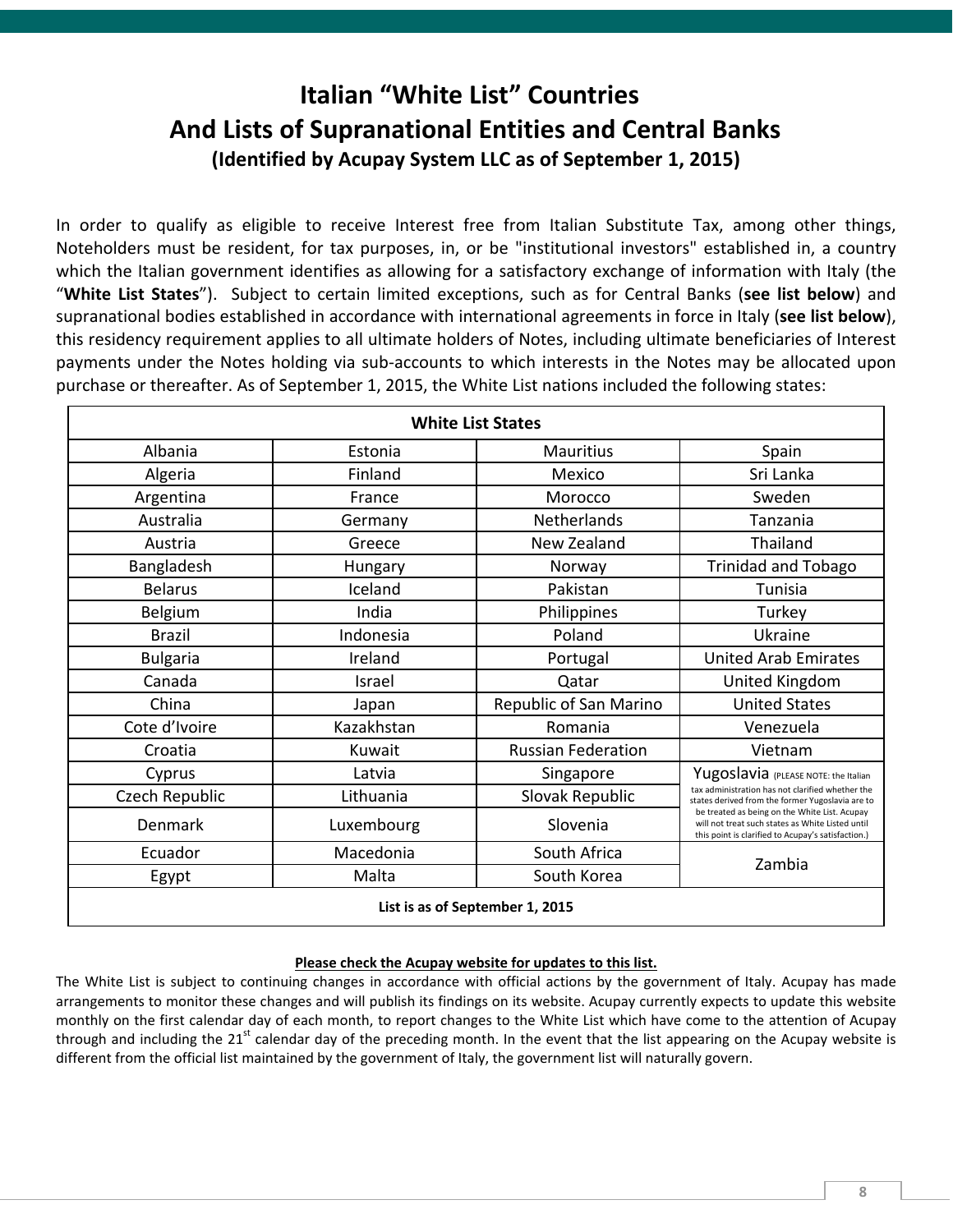| <b>List of Supranational Bodies</b>                                        |                                                                                                     |  |  |
|----------------------------------------------------------------------------|-----------------------------------------------------------------------------------------------------|--|--|
| established in accordance with international agreements in force in Italy  |                                                                                                     |  |  |
| African Development Bank                                                   | International Institute of Technology and Management (IIMT)                                         |  |  |
| African Development Fund (ADF)                                             | International Maritime Organization (IMSO)                                                          |  |  |
| Asian Development Bank                                                     | International Telecommunications Satellite Organization<br>(INTELSAT)                               |  |  |
| Bank for International Settlements (BIS)                                   | Multilateral Investment Guarantee Agency (MIGA)                                                     |  |  |
| Caribbean Development Bank (CDB)                                           | Multinational Force and Observers (MFO)                                                             |  |  |
| Council of Europe                                                          | Nature Inspired Cooperative Strategies for Optimization<br>(N.I.C.S.O.)                             |  |  |
| European Atomic Energy Community (EURATOM)                                 | North Atlantic Treaty Organization (NATO)                                                           |  |  |
| European Bank for Reconstruction and Development (EBRD)                    | Organisation for Economic Co-operation and Development<br>(OECD)                                    |  |  |
| European Commission (EC)                                                   | United Nations (UN)                                                                                 |  |  |
| European Company for the Financing of Railroad Rolling Stock<br>(EUROFIMA) | United Nations: Food and Agriculture Organization of the<br><b>United Nations (FAO)</b>             |  |  |
| European Investment Bank (EIB)                                             | United Nations: International Bank for Reconstruction and<br>Development (IBRD)                     |  |  |
| European Southern Observatory (ESO)                                        | United Nations: International Centre for Settlements of<br>Investment Disputes (ICSID)              |  |  |
| European Space Agency (ESA)                                                | United Nations: International Civil Aviation Organization<br>(ICAO)                                 |  |  |
| European Space Research Organisation (ESRO)                                | United Nations: International Development Association (IDA)                                         |  |  |
| European Telecommunications Satellite Organization<br>(EUTELSAT)           | United Nations: International Finance Corporation (IFC)                                             |  |  |
| European Union (EU)                                                        | United Nations: International Fund for Agricultural<br>Development (IFAD)                           |  |  |
| European University Institute (EUI)                                        | United Nations: International Labour Organization (ILO)                                             |  |  |
| International Finance Corporation (IFC)                                    | United Nations: International Maritime Organization (IMO)                                           |  |  |
| Food and Agriculture Organization of the United Nations<br>(FAO)           | United Nations: International Monetary Fund (IMF)                                                   |  |  |
| Inter-American Development Bank (EI BID)                                   | United Nations: International Telecommunication Union (ITU)                                         |  |  |
| Inter-American investment corporation (IIC)                                | United Nations: Multilateral Investment Guarantee Agency<br>(MIGA)                                  |  |  |
| International Atomic Energy Agency (IAEA)                                  | United Nations: United Nations Educational, Scientific and<br><b>Cultural Organization (UNESCO)</b> |  |  |
| International Bank for Reconstruction and Development<br>(IBRD)            | United Nations: United Nations Industrial Development<br>Organization (UNIDO)                       |  |  |
| International Centre for Genetic Engineering and<br>Biotechnology (ICGEB)  | United Nations: Universal Postal Union (UPU)                                                        |  |  |
| International Centre for the Study of the Preservation and                 | United Nations: World Health Organization (WHO)                                                     |  |  |
| Restoration of Cultural Property (ICCROM)                                  |                                                                                                     |  |  |
| International Development Association (IDA)                                | United Nations: World Intellectual Property Organization<br>(WIPO)                                  |  |  |
| International Funds for Mediterranean Agronomics Education                 | United Nations: World Meteorological Organization (WMO)                                             |  |  |
| International Institute for the Unification of Private Law<br>(UNIDROIT)   | United Nations: World Tourism Organization (WTO)                                                    |  |  |
| List is as of September 1, 2015                                            |                                                                                                     |  |  |

l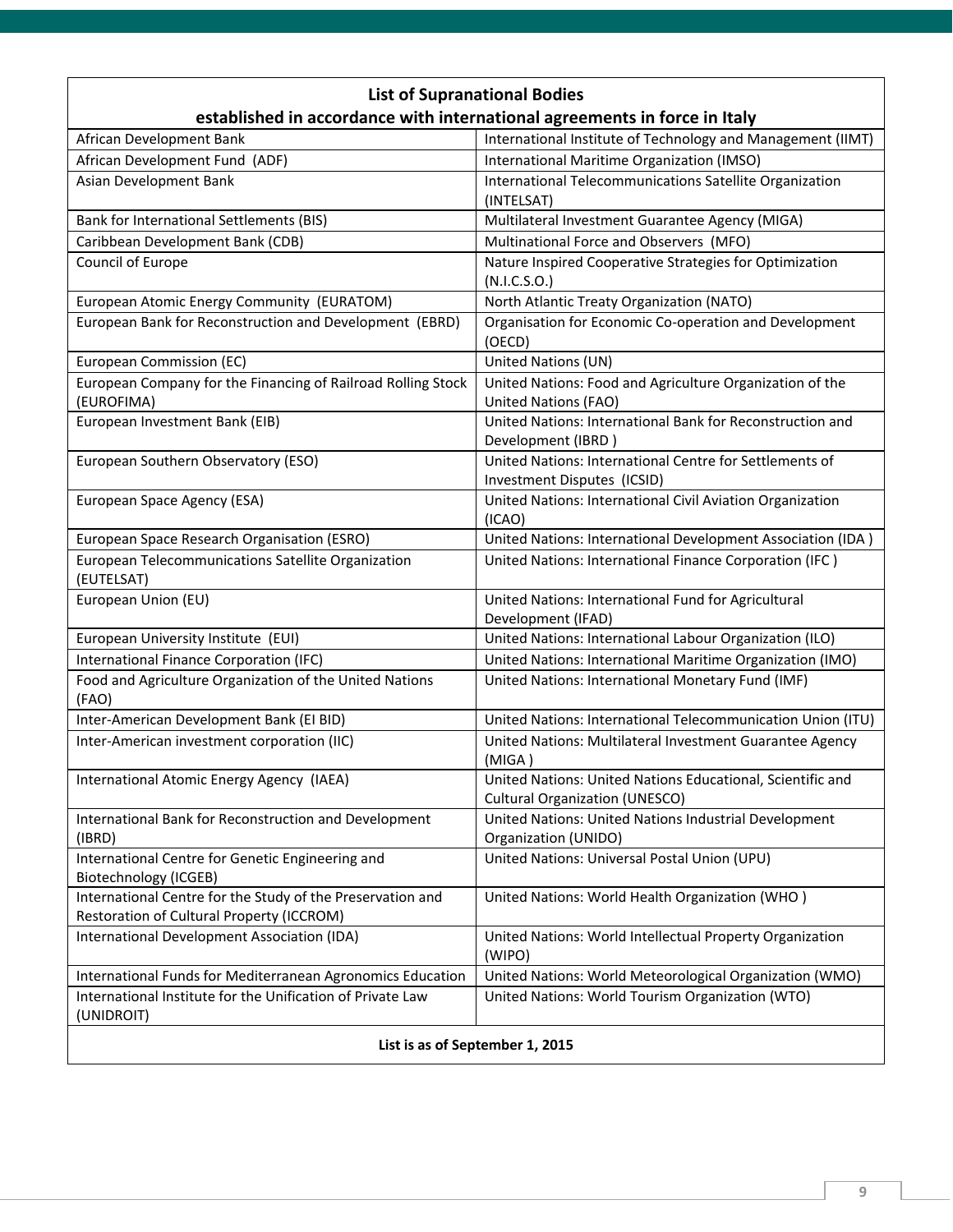| <b>List of Central Banks</b>          |                                                   |  |
|---------------------------------------|---------------------------------------------------|--|
| List is Dated as of September 1, 2015 |                                                   |  |
| Country                               | <b>Central Bank Name</b>                          |  |
| Afghanistan                           | Bank of Afghanistan                               |  |
| Albania                               | The Bank of Albania                               |  |
| Algeria                               | <b>Bank of Algeria</b>                            |  |
| Angola                                | National Bank of Angola                           |  |
| Anguila                               | Eastern Caribbean Central Bank                    |  |
| Antigua and Barbuda                   | Eastern Caribbean Central Bank                    |  |
| Argentina                             | Central Bank of Argentina                         |  |
| Armenia                               | Central Bank of Armenia (CBA)                     |  |
| Aruba                                 | <b>Central Bank of Aruba</b>                      |  |
| Australia                             | Reserve Bank of Australia                         |  |
| Austria                               | <b>Central Bank of Austria</b>                    |  |
| Azerbaijan                            | Central Bank of the Republic of Azerbaijan        |  |
| <b>Bahamas</b>                        | <b>Central Bank of The Bahamas</b>                |  |
| <b>Bahrain</b>                        | <b>Central Bank of Bahrain</b>                    |  |
| Bangladesh                            | <b>Bangladesh Bank</b>                            |  |
| <b>Barbados</b>                       | <b>Central Bank of Barbados</b>                   |  |
| <b>Belarus</b>                        | National Bank of the Republic of Belarus          |  |
| Belgium                               | National Bank of Belgium                          |  |
| <b>Belize</b>                         | <b>Central Bank of Belize</b>                     |  |
| <b>Benin</b>                          | Central Bank of West African States (BCEAO)       |  |
| Bermuda                               | Bermuda Monetary Authority                        |  |
| <b>Bhutan</b>                         | Royal Monetary Authority of Bhutan                |  |
| <b>Bolivia</b>                        | <b>Central Bank of Bolivia</b>                    |  |
| Bosnia and Herzegovina                | The Central Bank of Bosnia and Herzegovina (CBBH) |  |
| <b>Botswana</b>                       | <b>Bank of Botswana</b>                           |  |
| <b>Brazil</b>                         | <b>Central Bank of Brazil</b>                     |  |
| Brunei Darussalam                     | The Brunei Currency and Monetary Board (BCMB)     |  |
| <b>Bulgaria</b>                       | <b>Bulgarian National Bank (BNB)</b>              |  |
| <b>Burkina Faso</b>                   | Central Bank of West African States (BCEAO)       |  |
| <b>Burundi</b>                        | Bank of the Republic of Burundi                   |  |
| Cambodia                              | National Bank of Cambodia                         |  |
| Cameroon                              | <b>Bank of Central African States</b>             |  |
| Canada                                | <b>Bank of Canada</b>                             |  |
| Cape Verde                            | The Bank of Cape Verde                            |  |
| Cayman Islands                        | Cayman Islands Monetary Authority                 |  |
| Central African Republic              | <b>Bank of Central African States</b>             |  |
| Chad                                  | <b>Bank of Central African States</b>             |  |
| Chile                                 | <b>Central Bank of Chile</b>                      |  |
| China                                 | The People's Bank of China                        |  |
| Colombia                              | Bank of the Republic                              |  |
| Comoros                               | <b>Central Bank of Comoros</b>                    |  |
| Congo                                 | <b>Bank of Central African States</b>             |  |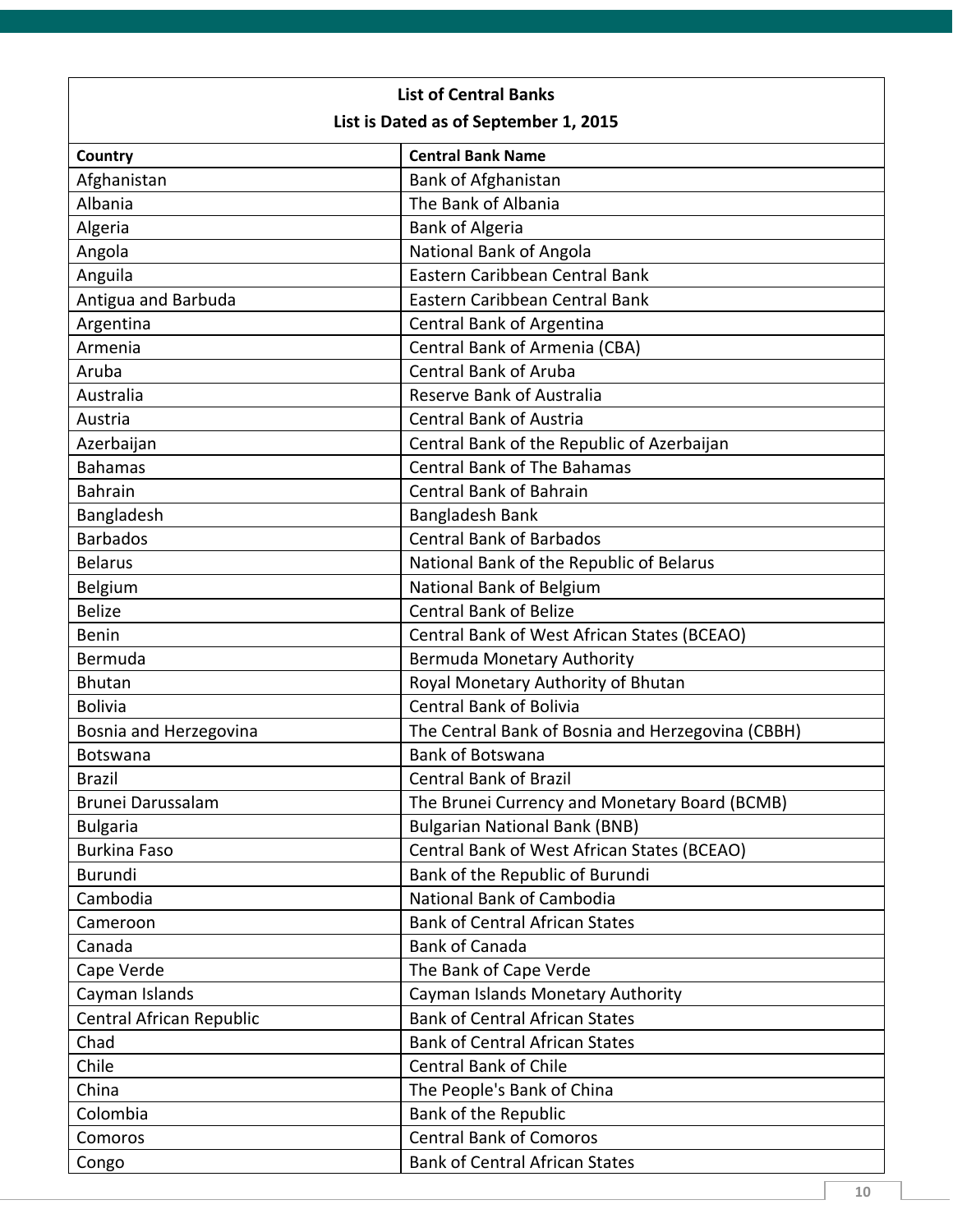| <b>List of Central Banks</b>          |                                                          |  |  |
|---------------------------------------|----------------------------------------------------------|--|--|
| List is Dated as of September 1, 2015 |                                                          |  |  |
| Congo (Dem. Rep.)                     | The Central Bank of the Congo                            |  |  |
| Costa Rica                            | <b>Central Bank of Costa Rica</b>                        |  |  |
| Cote d'Ivoire                         | Central Bank of West African States (BCEAO)              |  |  |
| Croatia                               | <b>Croatian National Bank</b>                            |  |  |
| Cuba                                  | <b>Central Bank of Cuba</b>                              |  |  |
| Cyprus                                | <b>Central Bank of Cyprus</b>                            |  |  |
| Czech Republic                        | <b>Czech National Bank</b>                               |  |  |
| <b>Denmark</b>                        | <b>National Bank of Denmark</b>                          |  |  |
| Djibouti                              | The Central Bank of Djibouti                             |  |  |
| Dominica                              | Eastern Caribbean Central Bank                           |  |  |
| Dominican Rep.                        | Central Bank of the Dominican Republic                   |  |  |
| Ecuador                               | <b>Central Bank of Ecuador</b>                           |  |  |
| Egypt                                 | Central Bank of Egypt                                    |  |  |
| El Salvador                           | Central Reserve Bank of El Salvador                      |  |  |
| <b>Equatorial Guinea</b>              | <b>Bank of Central African States</b>                    |  |  |
| Eritrea                               | The Bank of Eritrea                                      |  |  |
| Estonia                               | <b>Bank of Estonia</b>                                   |  |  |
| Ethiopia                              | National Bank of Ethiopia                                |  |  |
| Fiji                                  | Reserve Bank of Fiji                                     |  |  |
| Finland                               | <b>Bank of Finland</b>                                   |  |  |
| France                                | <b>Bank of France</b>                                    |  |  |
| Gabon                                 | <b>Bank of Central African States</b>                    |  |  |
| Gambia                                | <b>Central Bank of The Gambia</b>                        |  |  |
| Georgia                               | National Bank of Georgia                                 |  |  |
| Germany                               | The Deutsche Bundesbank                                  |  |  |
| Ghana                                 | <b>Bank of Ghana</b>                                     |  |  |
| Greece                                | <b>Bank of Greece</b>                                    |  |  |
| Grenada                               | Eastern Caribbean Central Bank                           |  |  |
| Guatemala                             | <b>Bank of Guatemala</b>                                 |  |  |
| Guinea                                | The Central Bank of the Republic of Guinea               |  |  |
| Guinea-Bissau                         | Central Bank of West African States (BCEAO)              |  |  |
| Guyana                                | <b>Bank of Guyana</b>                                    |  |  |
| Haiti                                 | <b>Central Bank of Haiti</b>                             |  |  |
| Honduras                              | <b>Central Bank of Honduras</b>                          |  |  |
| Hong Kong                             | Hong Kong Monetary Authority                             |  |  |
| Hungary                               | The Magyar Nemzeti Bank                                  |  |  |
| Iceland                               | Central Bank of Iceland                                  |  |  |
| India                                 | Reserve Bank of India                                    |  |  |
| Indonesia                             | Bank Indonesia                                           |  |  |
| Iran                                  | The Central Bank of the Islamic Republic of Iran         |  |  |
| Iraq                                  | Central Bank of Iraq                                     |  |  |
| Ireland                               | Central Bank and Financial Services Authority of Ireland |  |  |
| Israel                                | <b>Bank of Israel</b>                                    |  |  |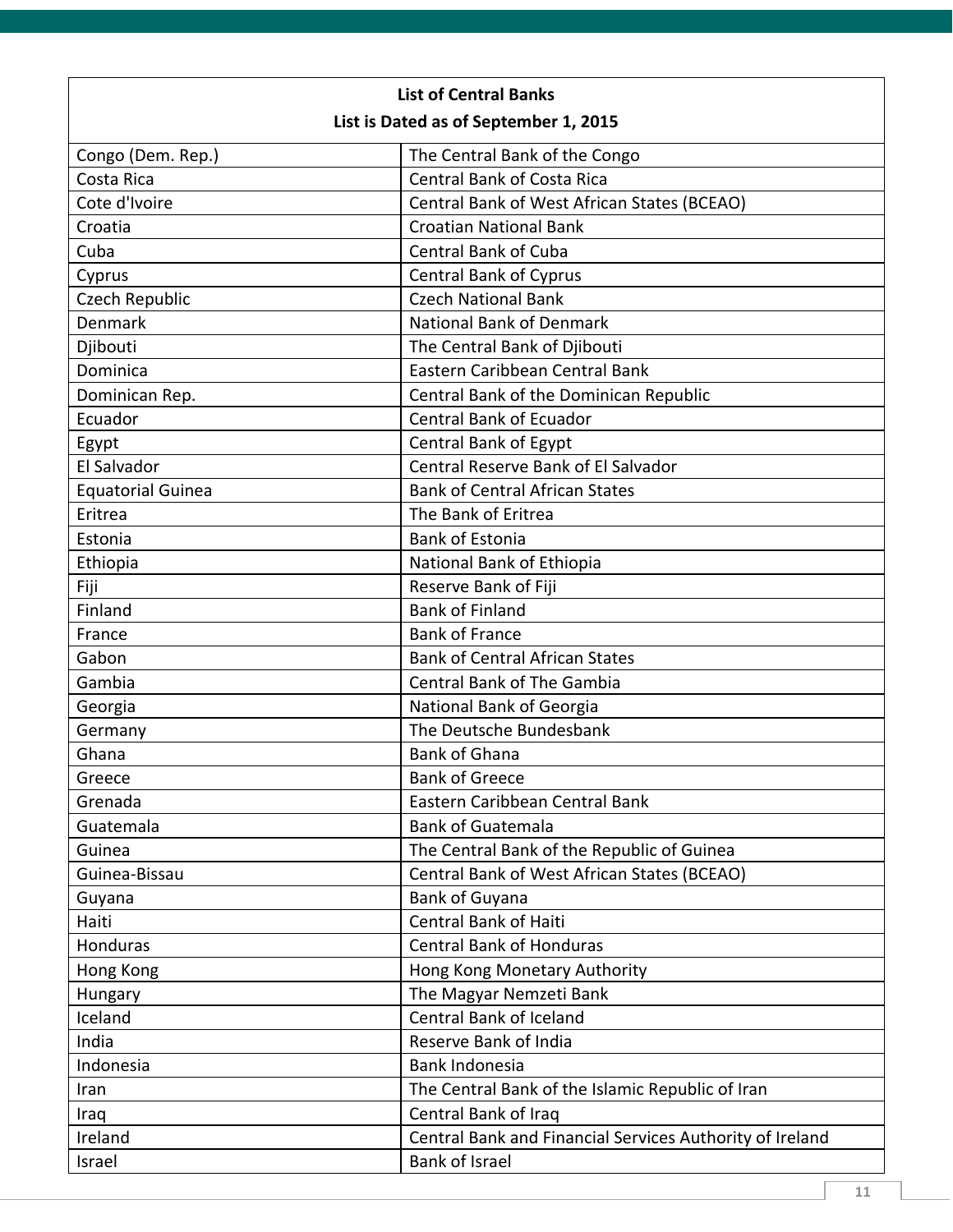| <b>List of Central Banks</b>           |                                                           |  |
|----------------------------------------|-----------------------------------------------------------|--|
| List is Dated as of September 1, 2015  |                                                           |  |
| Italy                                  | Bank of Italy                                             |  |
| Jamaica                                | <b>Bank of Jamaica</b>                                    |  |
| Japan                                  | Bank of Japan                                             |  |
| Jordan                                 | Central Bank of Jordan                                    |  |
| Kazakhstan                             | National Bank of Kazakhstan                               |  |
| Kenya                                  | Central Bank of Kenya                                     |  |
| Korea, Democratic People's Republic of | Central Bank of the Democratic People's Republic of Korea |  |
| Korea, Republic of                     | <b>Bank of Korea</b>                                      |  |
| Kuwait                                 | <b>Central Bank of Kuwait</b>                             |  |
| Kyrgyzstan                             | National Bank of the Kyrgyz Republic                      |  |
| Lao People's Democratic Republic       | <b>Bank of Lao</b>                                        |  |
| Latvia                                 | The Bank of Latvia                                        |  |
| Lebanon                                | <b>Central Bank of Lebanon</b>                            |  |
| Lesotho                                | Central Bank of Lesotho                                   |  |
| Liberia                                | Central Bank of Liberia                                   |  |
| Libya                                  | Central Bank of Libya                                     |  |
| Liechtenstein                          | National Bank of Liechtenstein                            |  |
| Lithuania                              | Bank of Lithuania                                         |  |
| Luxembourg                             | <b>Central Bank of Luxembourg</b>                         |  |
| Macedonia                              | National Bank of the Republic of Macedonia                |  |
| Madagascar                             | <b>Central Bank of Madagascar</b>                         |  |
| Malawi                                 | <b>Reserve Bank of Malawi</b>                             |  |
| Malaysia                               | Central Bank of Malaysia                                  |  |
| <b>Maldives</b>                        | <b>Maldives Monetary Authority</b>                        |  |
| Mali                                   | Central Bank of West African States (BCEAO)               |  |
| Malta                                  | <b>Central Bank of Malta</b>                              |  |
| Mauritania                             | The Central Bank of Mauritania                            |  |
| <b>Mauritius</b>                       | <b>Bank of Mauritius</b>                                  |  |
| Mexico                                 | <b>Bank of Mexico</b>                                     |  |
| Moldova                                | <b>National Bank of Moldova</b>                           |  |
| Mongolia                               | <b>Bank of Mongolia</b>                                   |  |
| Montenegro                             | Central Bank of Montenegro                                |  |
| Morocco                                | <b>Bank of Morocco</b>                                    |  |
| Mozambique                             | <b>Bank of Mozambique</b>                                 |  |
| Myanmar                                | Central Bank of Myanmar                                   |  |
| Namibia                                | <b>Bank of Namibia</b>                                    |  |
| Nauru                                  | Nauru bank                                                |  |
| Nepal                                  | Nepal Rastra Bank (NRB)                                   |  |
| Netherlands                            | Netherlands Bank                                          |  |
| New Zealand                            | Reserve Bank of New Zealand                               |  |
| Nicaragua                              | Central Bank of Nicaragua                                 |  |
| Niger                                  | Central Bank of West African States (BCEAO)               |  |
| Nigeria                                | Central Bank of Nigeria                                   |  |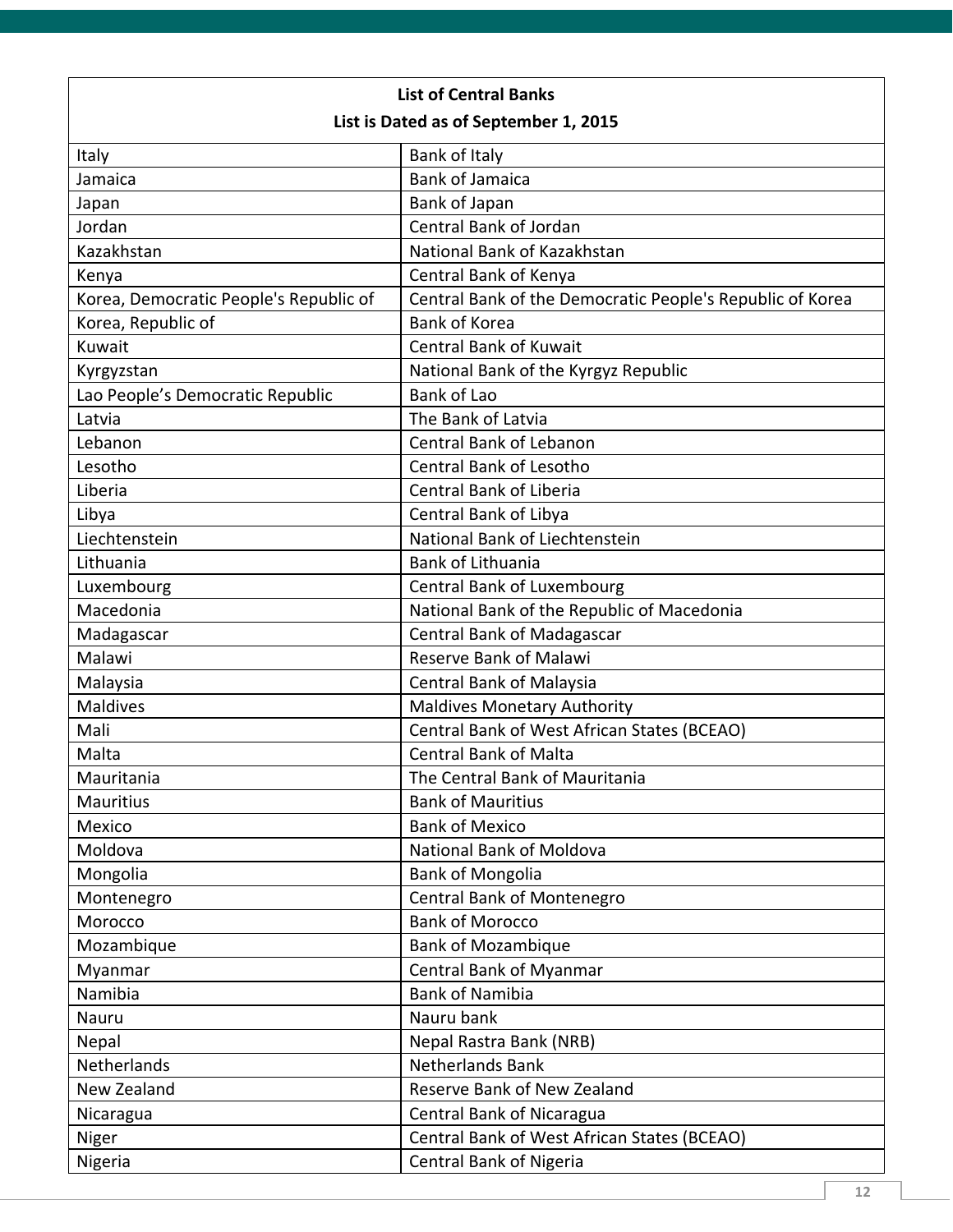| <b>List of Central Banks</b>          |                                                      |  |  |
|---------------------------------------|------------------------------------------------------|--|--|
| List is Dated as of September 1, 2015 |                                                      |  |  |
| Norway                                | <b>Central Bank of Norway</b>                        |  |  |
| Oman                                  | Central Bank of Oman                                 |  |  |
| Pakistan                              | <b>State Bank of Pakistan</b>                        |  |  |
| Papua New Guinea                      | Bank of Papua New Guinea                             |  |  |
| Paraguay                              | <b>Central Bank of Paraguay</b>                      |  |  |
| Peru                                  | Central Reserve Bank of Peru                         |  |  |
| Philippines                           | Bangko Sentral ng Pilipinas                          |  |  |
| Poland                                | National Bank of Poland                              |  |  |
| Portugal                              | <b>Bank of Portugal</b>                              |  |  |
| Qatar                                 | <b>Qatar Central Bank</b>                            |  |  |
| Romania                               | National Bank of Romania                             |  |  |
| <b>Russian Federation</b>             | <b>Central Bank of Russia</b>                        |  |  |
| Rwanda                                | National Bank of Rwanda                              |  |  |
| Saint Kitts & Nevis                   | Eastern Caribbean Central Bank                       |  |  |
| Saint Lucia                           | Eastern Caribbean Central Bank                       |  |  |
| Saint Vincent & the Grenadines        | Eastern Caribbean Central Bank                       |  |  |
| Samoa                                 | <b>Central Bank of Samoa</b>                         |  |  |
| San Marino                            | Central Bank of the Republic of San Marino           |  |  |
| Sao Tome and Principe                 | Central Bank of São Tomé and Príncipe                |  |  |
| Saudi Arabia                          | Saudi Arabian Monetary Agency (SAMA)                 |  |  |
| Senegal                               | Central Bank of West African States (BCEAO)          |  |  |
| Serbia                                | National Bank of Serbia                              |  |  |
| Seychelles                            | <b>Central Bank of Seychelles</b>                    |  |  |
| Sierra Leone                          | <b>Bank of Sierra Leone</b>                          |  |  |
| Singapore                             | Monetary Authority of Singapore                      |  |  |
| Slovakia                              | <b>National Bank of Slovakia</b>                     |  |  |
| Slovenia                              | The Bank of Slovenia                                 |  |  |
| Solomon Islands                       | <b>Central Bank of Solomon Islands</b>               |  |  |
| Somalia                               | The Central Bank of Somalia                          |  |  |
| South Africa                          | South African Reserve Bank                           |  |  |
| Spain                                 | <b>Bank of Spain</b>                                 |  |  |
| Sri Lanka                             | Central Bank of Sri Lanka                            |  |  |
| Sudan                                 | <b>Bank of Sudan</b>                                 |  |  |
| Suriname                              | <b>Central Bank of Suriname</b>                      |  |  |
| Swaziland                             | The Central Bank of Swaziland                        |  |  |
| Sweden                                | The Riksbank                                         |  |  |
| Switzerland                           | <b>Swiss National Bank</b>                           |  |  |
| Syria                                 | Central Bank of Syria                                |  |  |
| Tajikistan                            | National Bank of Tajikistan                          |  |  |
| Tanzania                              | <b>Bank of Tanzania</b>                              |  |  |
| Thailand                              | <b>Bank of Thailand</b>                              |  |  |
| Timor-Leste                           | The Banking and Payments Authority of Timor-Leste    |  |  |
|                                       | (to be succeeded by the Central Bank of Timor-Leste) |  |  |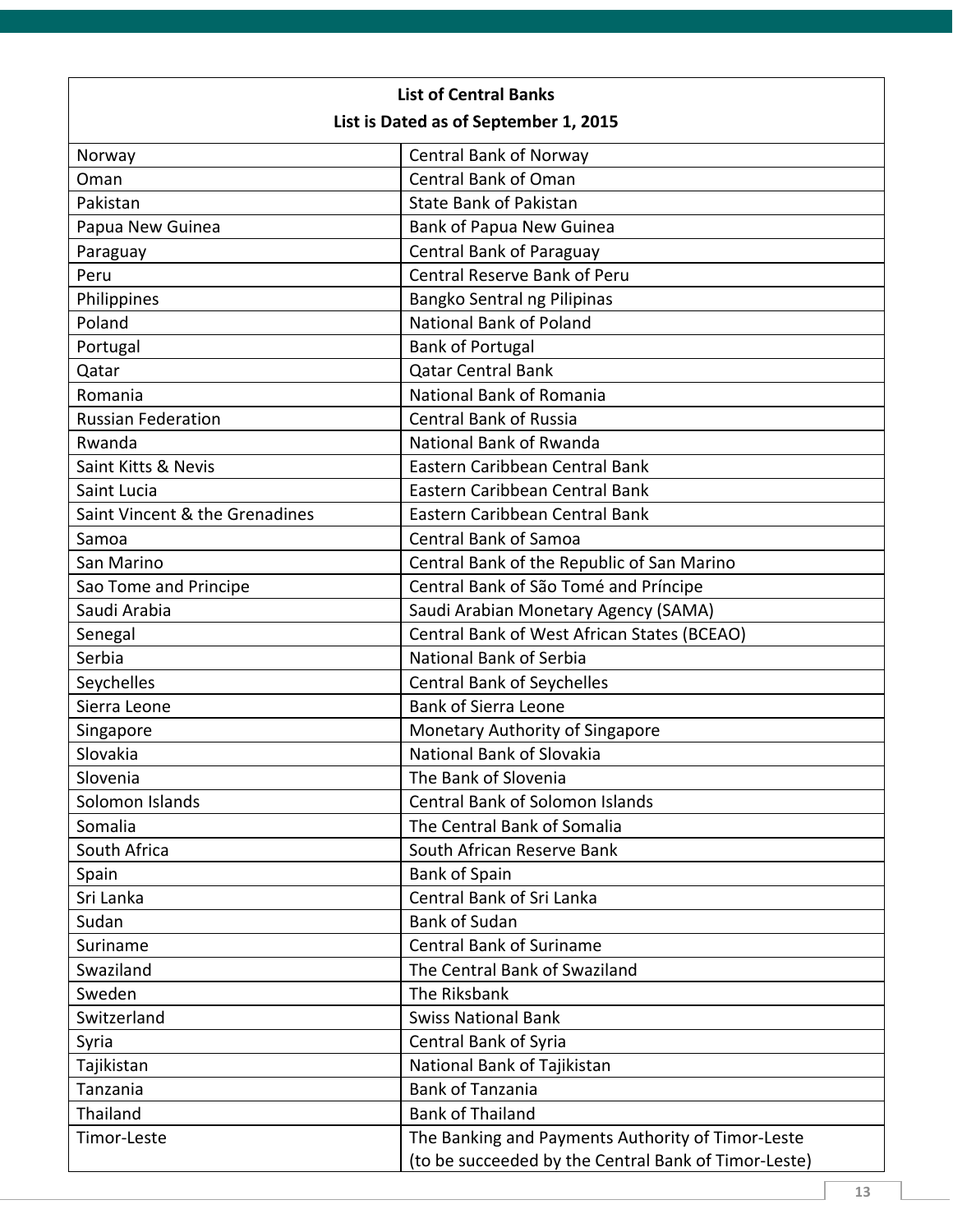| <b>List of Central Banks</b>          |                                             |  |  |
|---------------------------------------|---------------------------------------------|--|--|
| List is Dated as of September 1, 2015 |                                             |  |  |
| Togo                                  | Central Bank of West African States (BCEAO) |  |  |
| Tonga                                 | National Reserve Bank of Tonga              |  |  |
| <b>Trinidad and Tobago</b>            | Central Bank of Trinidad and Tobago         |  |  |
| Tunisia                               | <b>Central Bank of Tunisia</b>              |  |  |
| Turkey                                | Central Bank of the Republic of Turkey      |  |  |
| Turkmenistan                          | The Central Bank of Turkmenistan            |  |  |
| Uganda                                | Bank of Uganda                              |  |  |
| Ukraine                               | National Bank of Ukraine                    |  |  |
| <b>United Arab Emirates</b>           | <b>Central Bank of United Arab Emirates</b> |  |  |
| United Kingdom                        | <b>Bank of England</b>                      |  |  |
| <b>United States</b>                  | The Federal Reserve                         |  |  |
| Uruguay                               | <b>Central Bank of Uruguay</b>              |  |  |
| Uzbekistan                            | Central Bank of the Republic of Uzbekistan  |  |  |
| Vanuatu                               | Reserve Bank of Vanuatu                     |  |  |
| Venezuela                             | Central Bank of Venezuela                   |  |  |
| Vietnam                               | The State Bank of Vietnam                   |  |  |
| Yemen                                 | <b>Central Bank of Yemen</b>                |  |  |
| Zambia                                | <b>Bank of Zambia</b>                       |  |  |
| Zimbabwe                              | Reserve Bank of Zimbabwe                    |  |  |